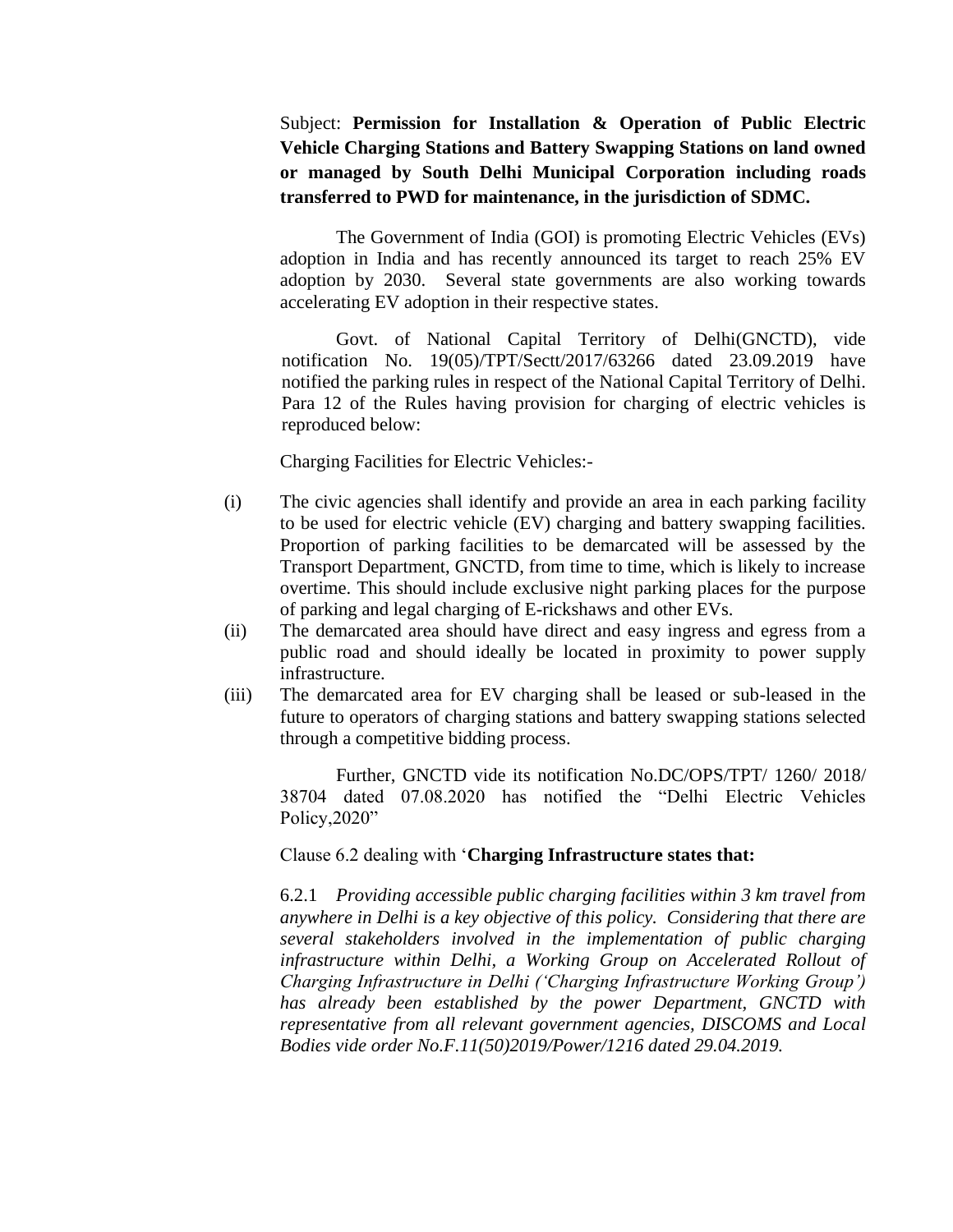6.2.2 *Energy Operators (EOs) shall be invited to set up charging and battery stations across Delhi in multiple phases by porting and providing Concessional Locations for charging station at bare minimum lease rentals. These Concessional Locations shall be carved out from existing public parking zones and other GNCTD identified locations such that they offer easy entry and exist.*

SDMC, with the approval of the Corporation vide Resolution No.148 dated 19.12.2019 is already in agreement with M/s Energy Efficiency Services Limited (EESL), which is a PSU of Ministry of Power, Government of India, for installation of electric vehicle charging stations in the jurisdiction of SDMC. Monthly license fee, in the instant case, has been proposed as in the case of EESL and approved by the Corporation.

As enunciated in Parking Policy, Delhi Electric Vehicle Policy,2020, as well as to provide more and more facilities to electric vehicle users in the City, Public Sector Undertakings, EESL etc. and DISCOMS (operating in Delhi only) may be permitted to install  $\&$  operate public electric vehicle charging stations and battery swapping stations on land owned or managed by SDMC including roads transferred to PWD for maintenance, in the jurisdiction of SDMC. The Concessionaire will be responsible for procurement, installation, operation and maintenance of all the chargers. They will tie up with SDMC to install Public charging Stations (PCS).

#### **1. Monthly License Fee**

Inlieu of the land/space provided by the SDMC, the Concessionaire shall pay fixed monthly fees, on ECS basis, as per below calculations:

 **Calculation of cost of 1 ECS** (equal to 12.5 sqm) **=** 

### **Monthly License Fee (MLF) of parking site divided by Equivalent Car space (ECS)**

(in no case rate of one ECS shall be less than Rs.2000/- per month).

Rate of ECS will be as for the nearest authorized parking site of SDMC and if there is no authorized parking site near the land/space allotted for installation of electric vehicle charging station and battery swapping station, the rate will be @ Rs.2000/- per ECS per month.

Monthly License Fee will be revised after five years on mutually agreed terms & conditions with the concessionaire.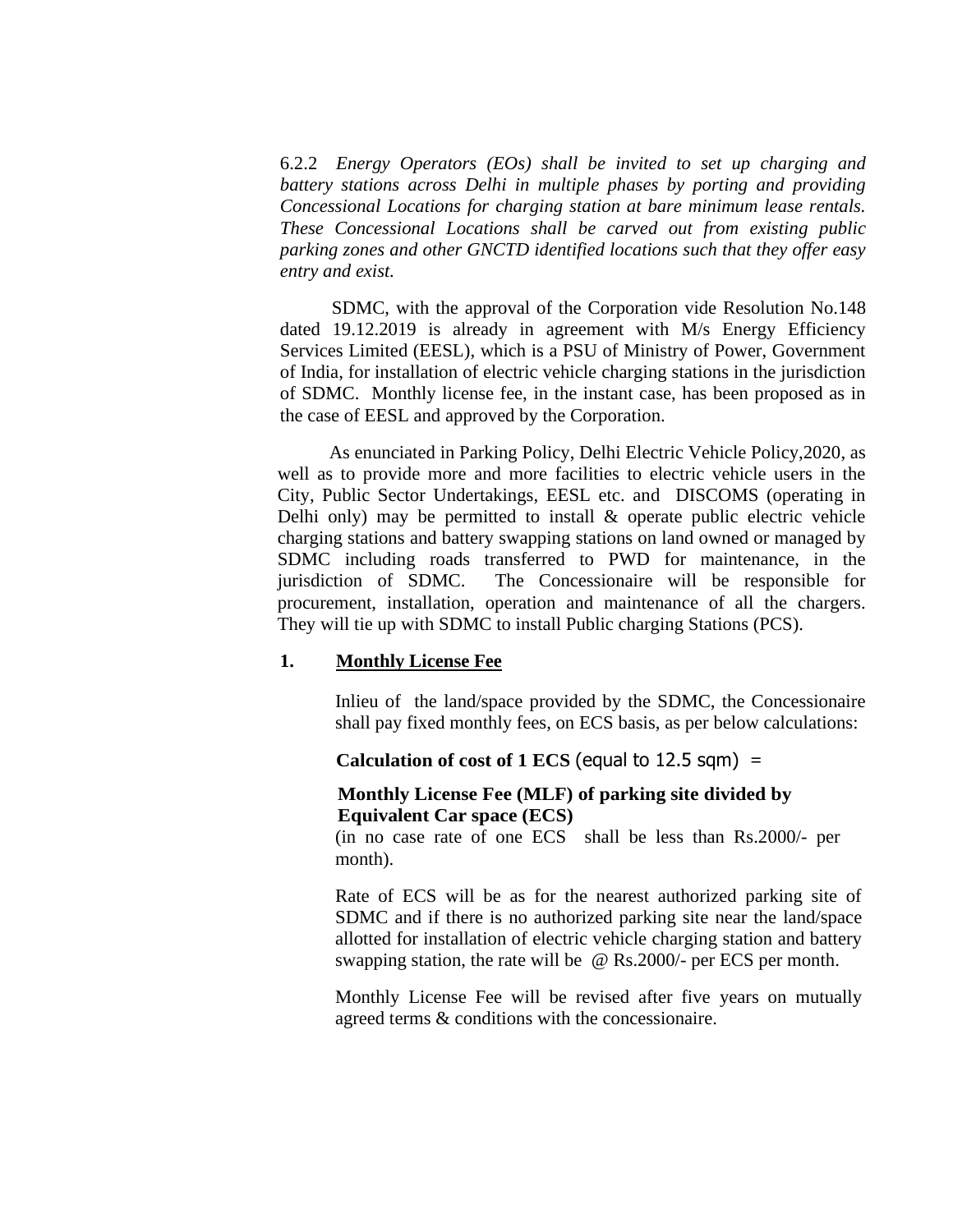SDMC will provide land/space for the installation & operation of EV charging station and battery swapping station as per MOP guidelines and standards and subsequent amendments thereof. The land/space allotted may be used for 2/3/4 wheeler vehicles or as per requirement. Any modification in requirement of space may be mutually decided in subsequent stages depending upon revenue generation.

**Non-Payment of Monthly License Fee**: The concessionaire will have to pay license fee on monthly basis, in advance, by the  $10<sup>th</sup>$  day of each calendar month. Non-payment of monthly license fee and other dues within the prescribed date will constitute breach of the terms of permission and shall render the permission liable to be revoked. Besides, the concessionaire shall pay simple interest @12% per annum on the amounts of permission and other dues remaining outstanding after the due date and falling in arrears. Interest shall continue to accrue till the monthly license fee and other dues are finally squared up. Such interest shall be charged for the full month if the payment of monthly license fee and other dues is not made by the due date with arrears, if any. In case, payment remain outstanding for a maximum period of 3 months, the permission granted shall stand terminated.

## **2. Key responsibilities:**

## **a. SDMC**

- i. SDMC will provide bare space for installation of electric vehicle charging station and battery swapping station on land/space owned or managed by SDMC and on PWD roads (which were transferred to PWD for maintenance), in the jurisdiction of SDMC.
- ii. Necessary system re-enforcements with parking concessionaire and other authorities for installation of PCS as and when required, at mutually agreed Locations.

## **b. Concessionaire(Public Charging Station Operator)**

- i. Procurement of Charging Units
- ii. Procurement of Related Infrastructure
- iii. Undertake location assessment in association with SDMC and Utility
- iv. Apply for power connection
- v. Foundation for placing of Charging Units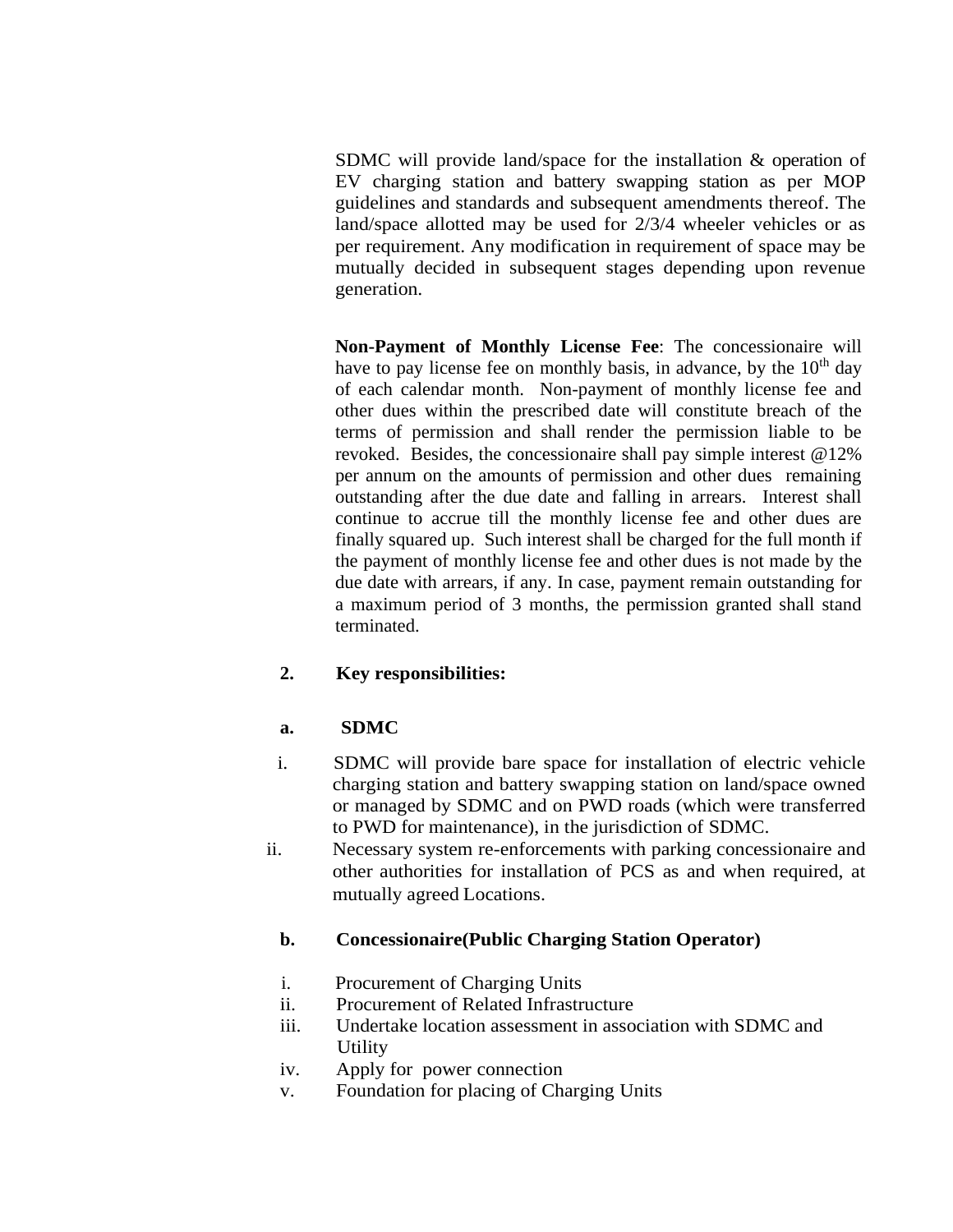- vi. Electrical earthing for Charging Units
- vii. Payment gateway
- viii. Central Management System
- ix. Paint jobs required for charging stations
- x. Canopy for charging units, barricading and demarking EV charging slots
- xi. Start-up, testing, and commissioning of each Charging Unit and Related Infrastructure.
- xii. SLD charges, cost associated for service cable connection for electric vehicle infrastructure
- xiii. Create awareness of Charging Units amongst general public
- xiv. Any applicable taxes/levies will be paid by the concessionaire directly to the concerned authority.

### **3. Co-branding and Advertisement:**

The Concessionaire may have the right of advertisements and branding activities in & around of or peripheral to Charging Units or Charging Hubs at the Location. The revenue from such advertisement and branding activities (if any) shall be shared between the Concessionaire and SDMC on equal share basis. The Concessionaire will follow the guidelines contained in Outdoor Advertisement Policy, 2017, DMC Act & Advertisement Bye Laws as amended from time to time. The unit area rate for advertisement/display will be decided as per the tendered rate/approved rate of SDMC or selling price of the advertisement by the concessionaire, whichever is higher and as finalized by SDMC. The revenue generated on this account will be deposited in an Escrow Account and will be shared between SDMC & Concessionaire in equal ratio i.e. 50% each. Calculation of revenue from advertisement will be done on actual basis i.e. on the basis of total revenue earned by the Concessionaire on this account.

## **4. Key Financial Matrics of the PCS Business:**

The operating cost of the structure of PCS is as explained below.

**Cost of power consumption:** The PCS operator has to pay cost of power and applicable surcharges and duties as approved by the respective State Electricity Regulatory Commission. It is to be noted that the power cost alone contributes 30%-70% of the total cost.